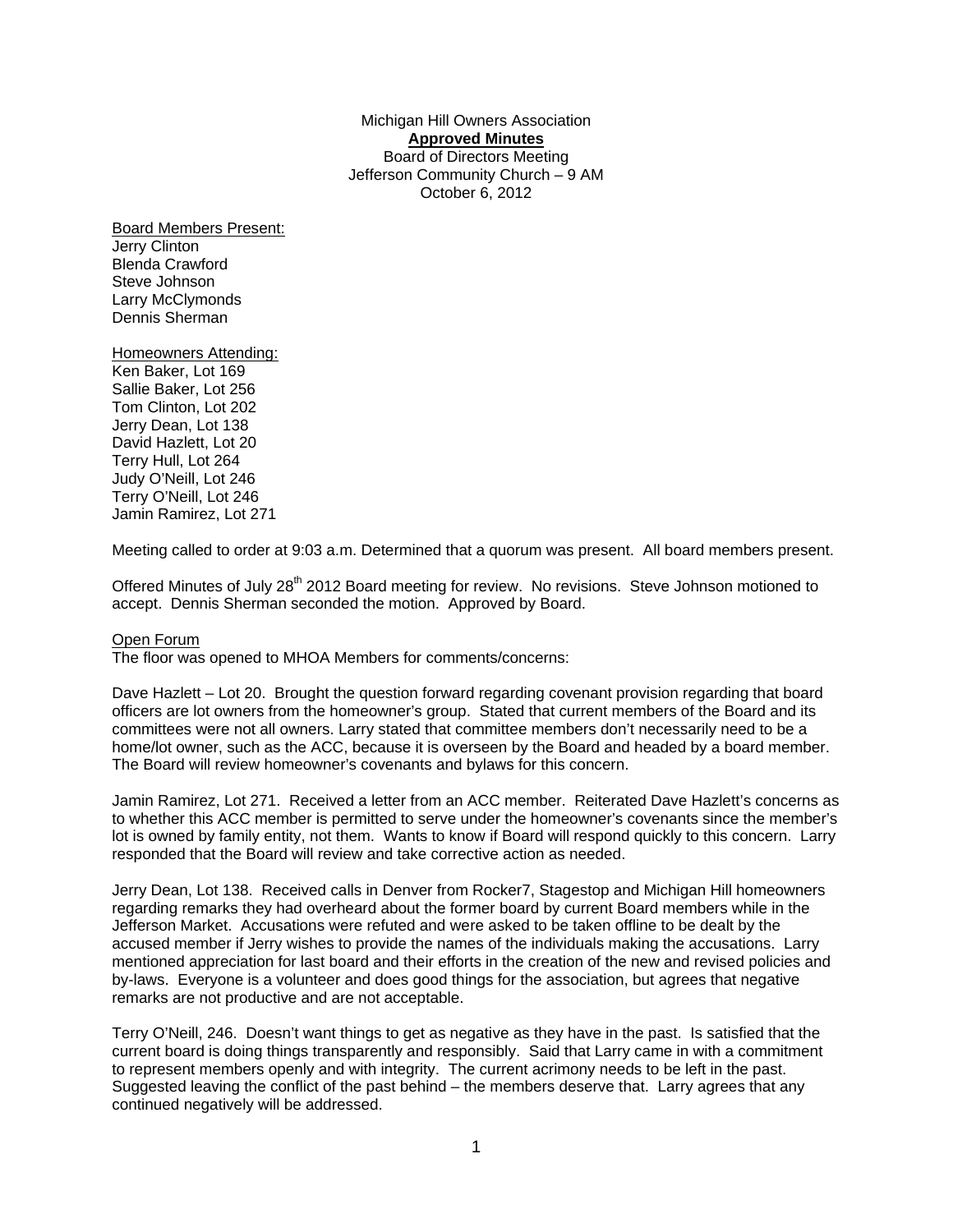Sally Baker, 256. Prepared a letter and is ready to prepare a DORA complaint form. She stated that she gave her life to the association and stated that she was beaten up for it. The board was a group of committed people. She requested an open review of the records. Wants to follow up to see that certain things that were identified by her as needing to be addressed by the current Board have been accomplished: Wants: 1) to know about the CD that was not properly accounted for last year; 2) for the Board to open up the bank records for everyone to let everyone see where the money is going. Sallie provided a copy of a DORA Complaint form; and a copy of a form regarding Inspection and Copying of Records of the MHOA for any in attendance who were interested. Referenced concerns about taking Jerry Clinton off the bank signature card for the Association. Felt that members should have copies of new policies within 90 days. Larry stated that the CD was located in a Denver bank, came due and moved to the bank in Fairplay (see minutes of 7/28/12 meeting). The other CD is in a bank in Texas and will be moved to Fairplay when it comes due in December with the help of the past treasurer Patrick Strong. The Board has accounted for all monies. The money has been properly deposited in the bank account. Regarding the removal of Jerry Clinton from the bank signature card, the Board is trying to follow good policy and make sure that there are checks and balances to assure that there is no question of its activities. Jerry turns in receipts for payment and is in change of the largest part of the budget. It's important for checks and balances in an organization that she not sign checks for those same expenses. Jerry Clinton thought she should have been given that choice to continue to sign on the checking account. Was not notified in advance that her name was taken off as signer. Larry stated that the decision was made by the President, Vice President and Treasurer when transferring the accounts from the old Board to the new Board and that he made an executive decision. Discussion ensued about the communication among board members. Specific situations of communication was discussed along with expectations for email and or telephone responses to request for communication. Larry suggested that responses to member concerns should take place in 24-48 hours when possible. Blenda Crawford stated using the Board distribution list is working very well. Steve Johnson asked Sally to get with him to set up a time for inspection of the MHOA records. Sally agreed to get with him to move forward.

Terry O'Neill, Lot 246. Is shocked to hear that the CD issue surfacing again. Came up during a past board discussion. Prior and current board members have attended meetings to provide full information and put the conversation to rest about CDs.

Jerry Dean, Lot 138. When two or more board members talk, are those conversations emailed to all members? Larry – no, the emails are sent out to all board members. Larry made the executive decision to change signatures in order to get the bank transition taken care off.

Jamin Ramirez, Lot 271. Wanted answers during the meeting/today regarding three different issues. Doesn't want to leave without issues being finalized: 1) Snowplowing contract. As of Oct 1 he is the plow guy. Contract says \$600 is paid on the  $1<sup>st</sup>$  of every month. When and how will that be paid. Larry: Needed proof of insurance – only had personal insurance. On 9/22/12 got insurance for coverage on 3 vehicles, which are allowed to plow road. Received Tom Clinton's cover sheet today. Jamin: when is the money for the  $1<sup>st</sup>$  paid? Larry. Needs to get an invoice in advance for the  $1<sup>st</sup>$  of month services, will be paid from the invoice; and the invoice is required for proper record for the books. Jamin: regarding snowplowing. Wants knowledge and time on road to be acceptable as indication of level of snowfall. Larry suggested that additional detail regarding roads plowed and amount of snow would be helpful, especially when responding to owner inquiries. Jamin indicated that he doesn't plow 2 inches. Would like to know what the Board needs from him to avoid future disputes. Who does the Board want him to call regarding plowing needs? Larry indicated that Jerry Clinton is the board member overseeing the roads and is the Board member to be contacted. Item 2) Grading Contract. Jamin stated that this contract expired on September 30<sup>th</sup>; however, the roads need to be plowed. Larry indicated that he hadn't heard anything from the road person; and that there wasn't any insurance on the grader per the old contract. Whoever is running the grader must have liability insurance to protect the Association. The contract is with Southpark Plowing, which is expected to carry \$300,000 in liability. Jamin indicated that when the contracts were re-written, the insurance clause from one contract was put in the other. Shouldn't the HOA grader be under the homeowner's liability policy? Larry indicated that the Board didn't know about having Fall grading – that it hasn't made that decision. It needs to figure out if there's a need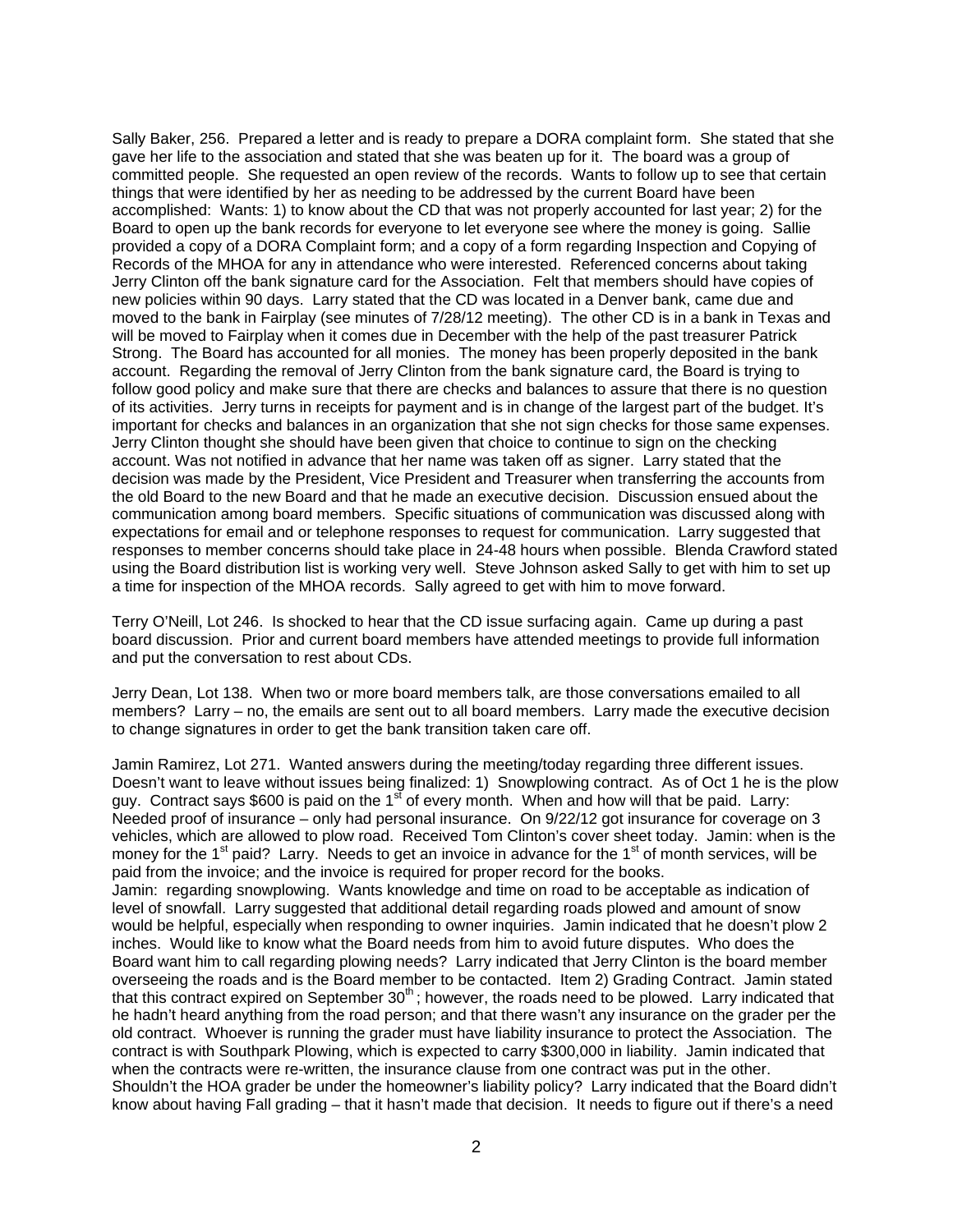for grading. Don't know if there will be a decision in this meeting. Jamin was concerned that the board might hold him in violation of the contract and end up in court. Also, Southpark hasn't been paid for spreading of the gravel. Item 3) ACC compliance (personal). Wants the letter quashed today regarding his shed, the dog run and the dump truck. Larry stated that they had discussed that they would take care of this item today after the meeting. Jamin gave Larry copy of letter to which he was referring.

Jerry Clinton – noted that the contracts for plowing and grading were handed over to the former Board. Larry stated that he was at that meeting and that it was his fiduciary obligation is to ask for copies of those documents and proof of insurance since the current board is unable to locate those documents. He indicated that it took six weeks to get the requested copies. The Board is glad that there are three qualified people to plow the roads. Only asking for the detail to enable the Board to administer the contracts. The Board has looked through the boxes and over time will need to request copies of documents to move forward. The Board still needs a copy of the invoice for spreading gravel in order to pay South Park Plowing.

Terry Hull, Lot 264 – Would like a copy of the Homeowner's insurance or to know the levels of coverage. Larry stated that he doesn't know what the MHOA insurance covers. Terry's key concern is that he wants to know that he's covered if he runs the grader; and if he needs to have coverage, then he needs to know that. Larry indicated that he will check into it. The nice part about the contract is that the required liability insurance protects the Association. It's important that the homeowner's are protected. Terry's second item is that he wanted to discuss some private roadwork at Selkirk and Michigan Hill. Larry stated that they had agreed to take that discussion offline. Terry referenced the inclusion of the Corp of Engineers and Larry stated that the Corp of Engineers has nothing to do with Michigan Hill and its private roads. Need to separate Homeowner's business from personal business.

Larry ended the Open Forum and thanked the membership for discussion and stated that he loves it when there is passion because passion drives community.

#### Reports of Officers

#### President – Larry McClymonds

Easements: still working on easements. Biggest is Michigan Hill road and are continuing to have communications with owners of lot. The others are moving forward.

#### Augmentation Pond:

Talking with Garver Brown again next week. Has gone through all the spreadsheets received from Fred. Pulled new data from Division of Water and Park County and recreated a new spreadsheet with the most current data on all lots. The augmentation plan is critical to Michigan Hill. Allows us to have our wells and permit functioning as a community. Wells are household use only. There was a discussion with a potential purchaser and his desire to have greenhouse and collect rain water for the greenhouse. Rain water collection requires a permit from the Division of Water and can only use the water for same purpose as the well permit – household use only, i.e. sanitation purposes and drinking. Anyone who is using water outside of these purposes (i.e. including water of trees, plants, animals, hot tubs, etc.) must hall water in. Homeowner's need to keep receipts in the event of questions and/or need for documentation as to water usage. Will send notices out to homeowner's to remind them of these restrictions on water use. HASPA (Headwater Association of the South Platte) has another option for additional water usage which include additional fees. It permits the use of a well for outside uses, \$200 application, \$2,000 one-time fee plus a \$150 annual fee for approx. 8,800 gallons. HASPA will release water from their South Park diversion project to compensate for the additional use.

Terry Hull, Lot 264 raised the question as to whether Jefferson Heights was part of the Michigan Hill augmentation plan. Larry didn't know and indicated that it was a good question for Garver Brown. Larry indicated that he thought that Michigan Hill's augmentation plan is specific to MH.

#### Reserve Study Policy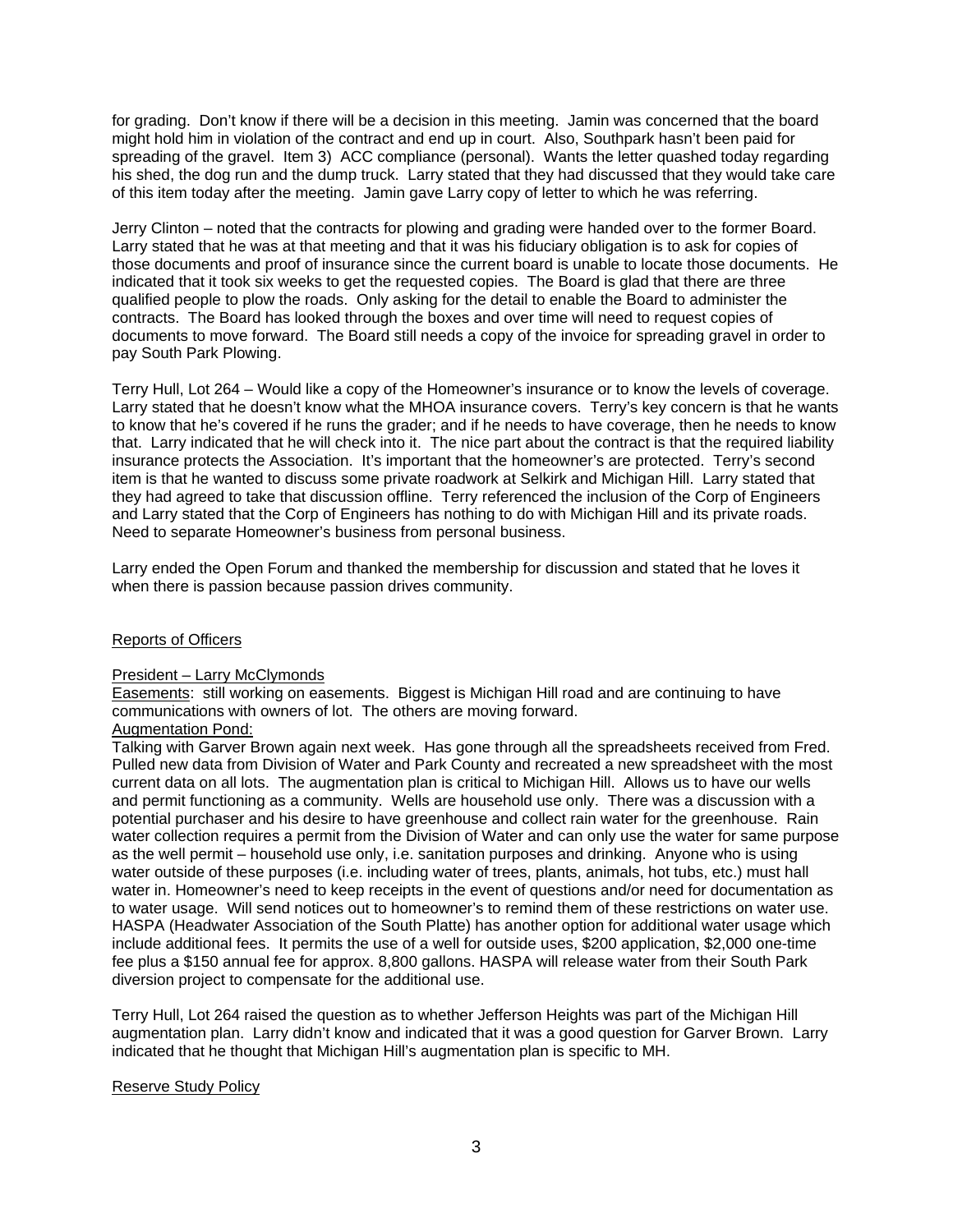Reserve study committee is comprised of Larry McClymonds, Patrick Strong and Mark Matulik. This group is looking for additional volunteers. The reserve study will be completed annually for anything that may require future budget allocation and expense. Examples are MHOA assets that have an expendable life and replacement cost like roads, culverts, fencing, grader, etc. The initial reserve study is due by April 14, 2013.

#### Covenants, Bylaws and Policies Review Committee - Mark Matulik

Larry is specifically asking Mark and his committee to review Section 18 regarding enforcement. Larry would like to ask the Board to go to counsel for an opinion on this. Needs to look trespassing, access, etc. What do other HOA's do? County rules, state rules, association rights and rules, etc. Steve Johnson made a motion to enable the Board to contact our HOA counsel, David Firmin, regarding enforcement of Section 18. Blenda Crawford seconded. Board voted to approve.

The Board needs more refined definitions of: an improved lot, camping on unimproved lots, and trailers on lots. Larry brought up trailer usage, i.e. bringing a trailer up for the summer, and the potential to handle this with an easy permitting system with specific rights and obligations, i.e. period of time, how to deal with waste, penalties for noncompliance with permit, etc. The Board asked the members to contribute ideas and concerns around the trailer concept.

Sally Baker, Lot 256. Remarked that she loved the tone of the meeting. Indicated that at the bottom of the document including the conduct of meetings, the reference to policies is incorrect. Would be happy to talk with Mark around these issues. Also indicated that membership approval is not required. Larry stated that going back to the association for approval is not required, but part of building community. Sallie Baker indicated that she would be willing to be asked to be on the committee.

Jerry Dean, Lot 138 – offered to be on the reserve committee. Larry will contact Jerry as soon as they start the work on the reserve study.

#### ACC Report – see attached as Appendix A

Larry read ACC report submitted by committee, see Appendix A. Have heard back from Lot 209 and 271 are working with Board.

## **Newsletter**

Board discussion: Members can get information from Minutes of Board meetings for current information.

Terry Hull, Lot 264 –– Several lots (e.g. Fremont Knoll) have put out poles with lot numbers and/or boulders by their driveways that obstruct plowing. Suggests that the Board notify specific homeowners of possible problems. Larry indicated that the Board is planning to send out a survey for homeowners for demographic information (i.e. live full time on the hill, weekend only, etc.), for improvement update information on lots, along with request for updated contact information and to notify them of access to information on website. This could be included as part of that request for information.

#### At-Large – Jerry Clinton

### Road Grading

Road grading was done in April; no maintenance has been done on graders since last meeting. Gravel was put down, 30 loads, 500 tons of road base. Cost for the gravel and trucking was \$7,000. Roads are going to need the gravel re-scattered and washboard areas cleared up by the time the hill has snowfall. Larry asked the number of hours that would be needed for this, and whether it would include all 13.5 miles of road. He requested an estimate of what this would take. Jerry indicated that only some of the roads required grading, not all of them. Steve Johnson asked whether it would require more than 8 hours or less? Tom Clinton suggested a maximum of 2 days, probably about 1.5 days. Larry asked Jamin what would be required to obtain liability coverage per the grading contract for the grader and Jamin stated that it could be handled with a phone call. Larry moved to approve up to 16 hours of road work and to extend the road grading contract two weeks, through October 20, 2012. Southpark will get liability coverage for that period for grader. Dennis Sherman seconded the motion. The Board voted its approval.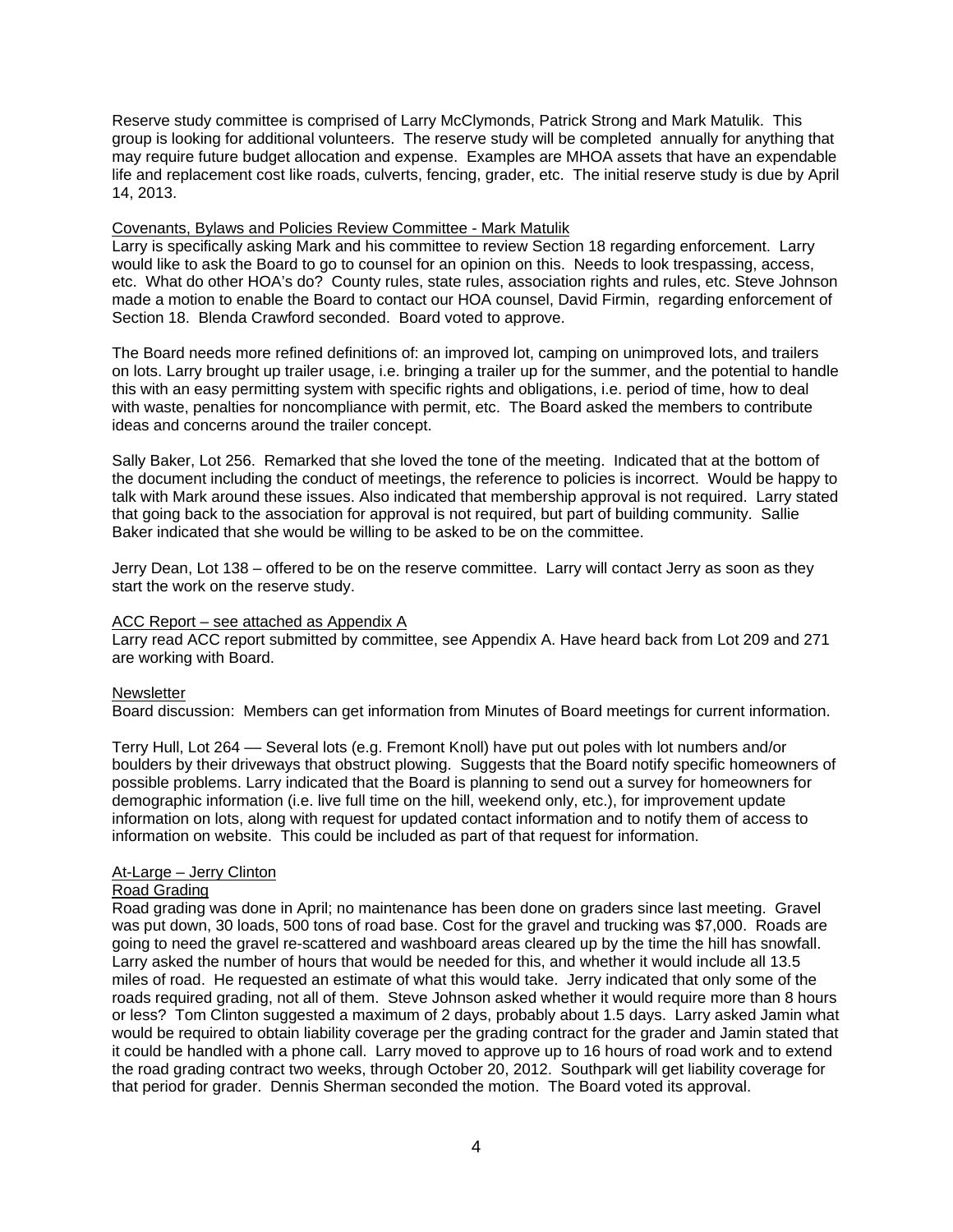#### Augmentation Pond.

Jerry indicated that she has not been able to get to the pond; however, the water looks low. Larry indicated that he will be there today. He will look at possible ways to lock the valve to prevent any unauthorized discharge of water like last November when someone emptied the pond. Also, need to figure out what to do with the weir before it freezes. Larry and Steve will create a plan to address.

#### Burn Pit.

Burn pit was burned. The Fire Department requested that MH move the center berm to the east bank (closest to Jefferson) and leave the west bank the way it is to make it one full pit. Tom Clinton used his equipment with no charge to the homeowners to previously do the required maintenance on the burn pit. Many thanks Tom! Larry asked if there was something we can do to thank Tom. Tom suggested that he be paid by the hour to move the dirt and ash as suggested by the Fire Department. Larry asked Tom to provide an estimate of the burn pit work to Jerry. Tom indicated that he has insurance on his loader. Jerry will provide estimated to Board once obtained from Tom for discussion and a decision. Tom also, suggested that the Board needs to stop Armstrong from moving rock and dirt with trees when he is clearing for new owner driveways and dumping onto the pit. Rocks are a problem. Dirt is okay; however, needs to be sifted for the rocks.

#### **General**

### Jerry indicated all bills had been given to Steve.

Larry said he would follow up on the account with Sinclair. Tom Clinton indicated that the Sinclair owner owns the diesel supplier as well. A name and address will be provided to Tom Clinton for further follow up. Larry thought he might know someone who is acquainted with the Sinclair owner and would get Tom that information so that MH can set up an MHOA account. Tom Clinton will also find out when winter mix comes in. Would be good to leave with winter mix in the equipment if possible. Also discussed setting up other accounts with suppliers in order to reduce the dependence on Jerry Clinton acting as a bank for MH when supplies are needed for the grader.

Gerry Dean, Lot 138 - Augmentation pond needs new cable to keep cars off of the dam. Sally Baker, Lot 256 – had a llama problem. Has called Bea and let her know to come get her llamas back. Steve Johnson has called animal control. Bea indicated that an individual continues to leave the gate open – Bea has filed a complaint against those individuals to prevent the llamas from escaping in the future. If you see a llama on the hill, do not attempt to pet as a few of them are very mean spirited and not safe to approach. Call Bea Kasparek at \_

#### Treasurer Report - Steve Johnson

Filed taxes for last year (2011); working on liens; signed up for DORA, and gathering W-9 information in order to send out 1099's for 2011. List provided to Board for information needed to complete the above. Sallie Baker indicated that she has some information which might be helpful. One of the required forms was given to Southpark Plowing during the meeting. Steve Johnson, Jerry Clinton and Sally Baker will coordinate information.

Has six lots that haven't paid dues. Sent certified letters. Received check from one. Ready to go to Fairplay to file liens. Also waiting for check from bank on a foreclosure property to pay back dues and penalties and then remove the associated lien.

Final outstanding CD for \$6,627.13 is in a bank in Texas and comes due in December. The money from the CD will be relocated to our bank in Fairplay. The misplaced CD that was in Denver was redeemed for \$2,632.11, and was deposited in our bank in Fairplay. Checking account balance \$8,233.50; Savings balance: \$40,853.40. The total combined balance is \$55,714.03. Outstanding bills: approximately \$1,500. Outstanding dues: approx. \$1,300. (Note: all numbers are approximate as of the date of the meeting.)

Terry O'Neill, Lot 246. – Outstanding job by Steve stepping in as Treasurer. Steve responded that Judy Pecora, our new MHOA bookkeeper, is working with Steve and doing a great job. Larry stated that the Board is trying to keep all money in one place right now for transparency.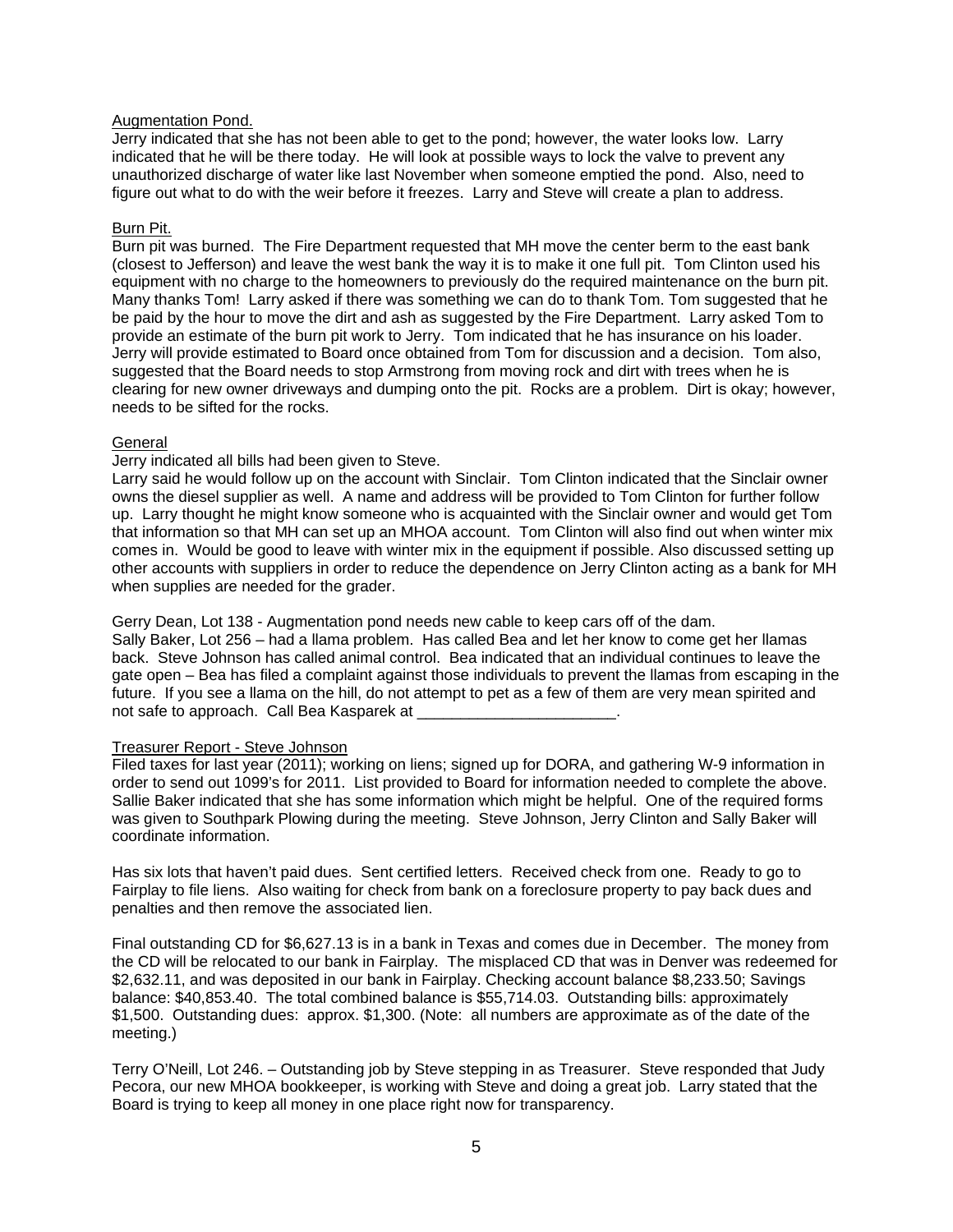Steve Johnson reminded the Board that at the last meeting a motion was approved to pay bookkeeper \$100.00/month. A subsequent discussion with Patrick Strong indicated that Patrick suggested that the Association pay the bookkeeper \$300.00/month for Apr-Jun. because of the additional volume of work during those three months associated with dues; with Jul-Mar paid at \$100.00/month. Steve Johnson made a motion for same. Larry seconded. Discussion: Sallie Baker said there is a ton of work associated with the board. Sallie also questioned Larry about getting paid to maintain the MH website. Larry indicated that we received an opinion from David Firmin, our HOA attorney, at the last general members meeting that professional duties outside of specific board member duties are acceptable to be paid, such as maintaining the website, bookkeeping. Rates paid for these professional services are presently well under market rates. Call for vote: approved by board.

#### Budget

Another budget is due January. The Association is currently right at budget. Over budget area in 2012 was \$13,000 spent in lawyer fees; more going forward as the easements are worked on in the months ahead.

Terry O'Neill, Lot 246 – asked if the Board has looked into whether there was a way to get an effective hourly rate under the various contracts. Larry responded that the Board has not looked at that.

Tom Clinton, Lot 202 – Suggested that there seems to a concern over the 3 inches of snow referenced in the contract as a guideline for services. Stated that in his and Terry Hull's mind, it should have been 6 inches. Can the contract be changed and initialed to 6 inches. Larry suggested that sometimes its 3 inches in one place and blowing large drifts in other places and plowing needs to be done smartly. Stated that's where the driver logs are helpful. The Board was willing to amend the contract by writing in 6 inches and having everyone initial it and be done with it. Jamin stated that plowing needs common sense and good judgment. If the consensus was that everyone wants to change the 3 to 6 inches, Jamin indicated that it was fine with him. Larry stated that as long as there's a reasonable process that everyone understands that works, there is no need at this time to change the contract. Jerry Clinton stated that the guys did a good job last year.

Secretary's Report – Blenda Crawford Nothing to report.

#### New Business

Larry McClymonds. Email from 435 Selkirk Lane – Steve and Shaye. Will be generating a lot of noise cutting and clearing dead aspen trees. If noise becomes an issue, let them know – 720-236-2743. Stop by and say hello.

Ken Baker, Lot 169, regarding yearly elections and proxies. Larry asked if this was a continuance of the discussion from the July meeting. Ken stated that he will not vote on a proxy if he doesn't know what he's voting for. The MHOA proxy votes don't include a ballot. Suggested that folks who wish to run for board should provide names 30 days ahead of time. Proxies needs to have issues and candidates on them. Postage should not be an issue – can send out a post card. Larry asked Ken if he would like to be on the nominating committee. Ken stated that he had no interest in serving on the board or a committee. Larry stated that an owner can give his/her proxy to a Board member or to a trusted individual and indicated that historically individuals get nominated off the floor at the annual general meeting. Owners must have trust in the person who they ask to vote their proxy. The hard part is trying to have enough of a list of nominees prior to the annual meeting. Ken indicated that the Board budget is able to pay for a lot of the postage required to put the process he is suggesting in place. Larry stated that it's a great idea in theory. Jerry Clinton suggested putting a note on bottom of the dues statement that encourages people that have an interest in the board or certain activities to express their interest, and what position they're interested in. Larry indicated that a request for owners volunteering for the Board and other Association needs could be included in the survey previously mentioned.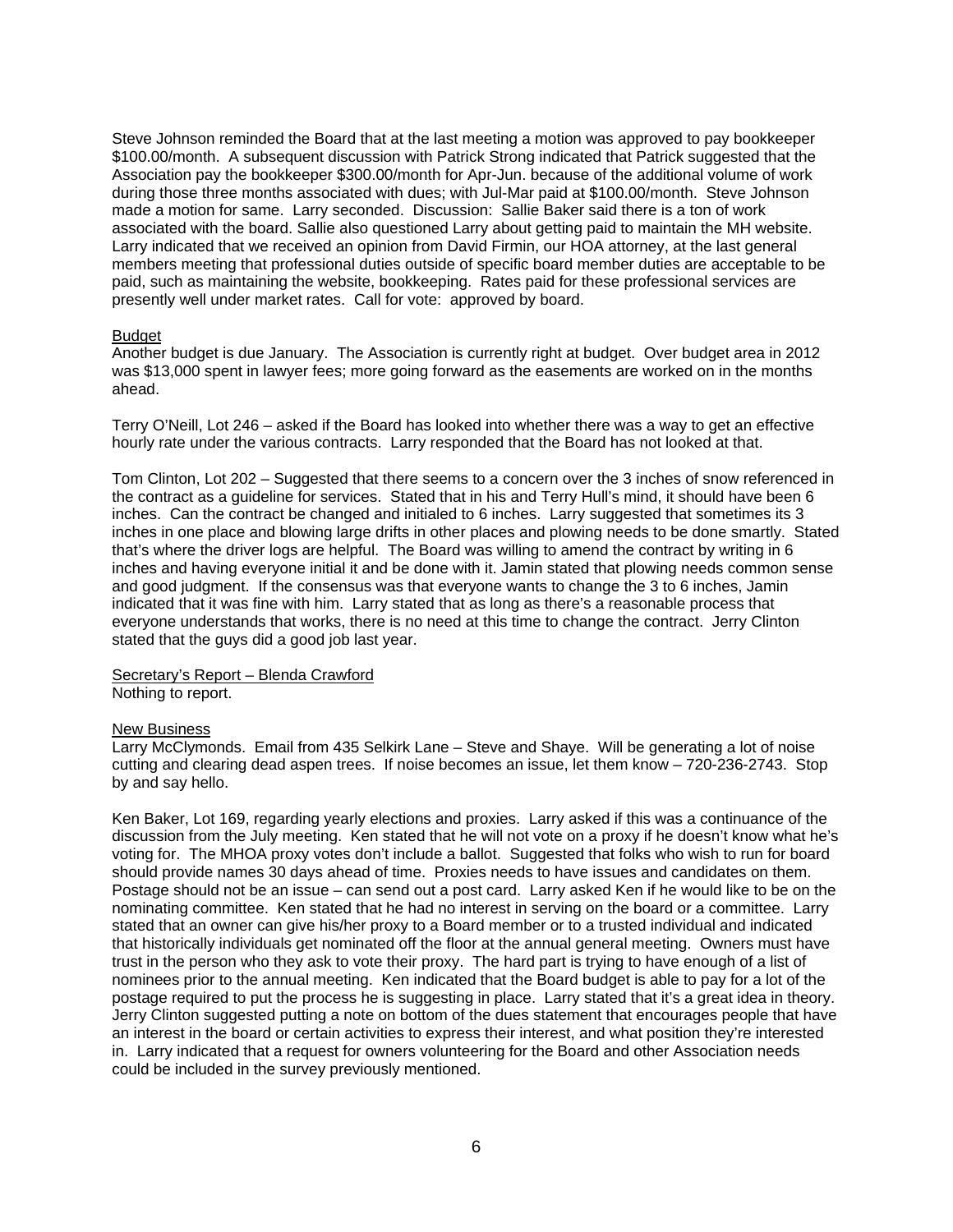Terry O'Neill – Supported the concern. He raised the issue of changes to new policy documents that the membership were to vote on after the documents were posted to the website for review at the 2012 annual general meeting due to last minute updates at the June 9<sup>th</sup> Board meeting a week before the general meeting. How would anyone giving someone a proxy know that their proxy might be voting on something different? Larry acknowledged the concerns expressed by the membership over the current system of proxy voting and indicated that the process supports the current Covenants.

#### Meeting Adjournment

Steve Johnson motioned to adjourn. Jerry Clinton seconded. Board voted to adjourn at 11:45 a.m.